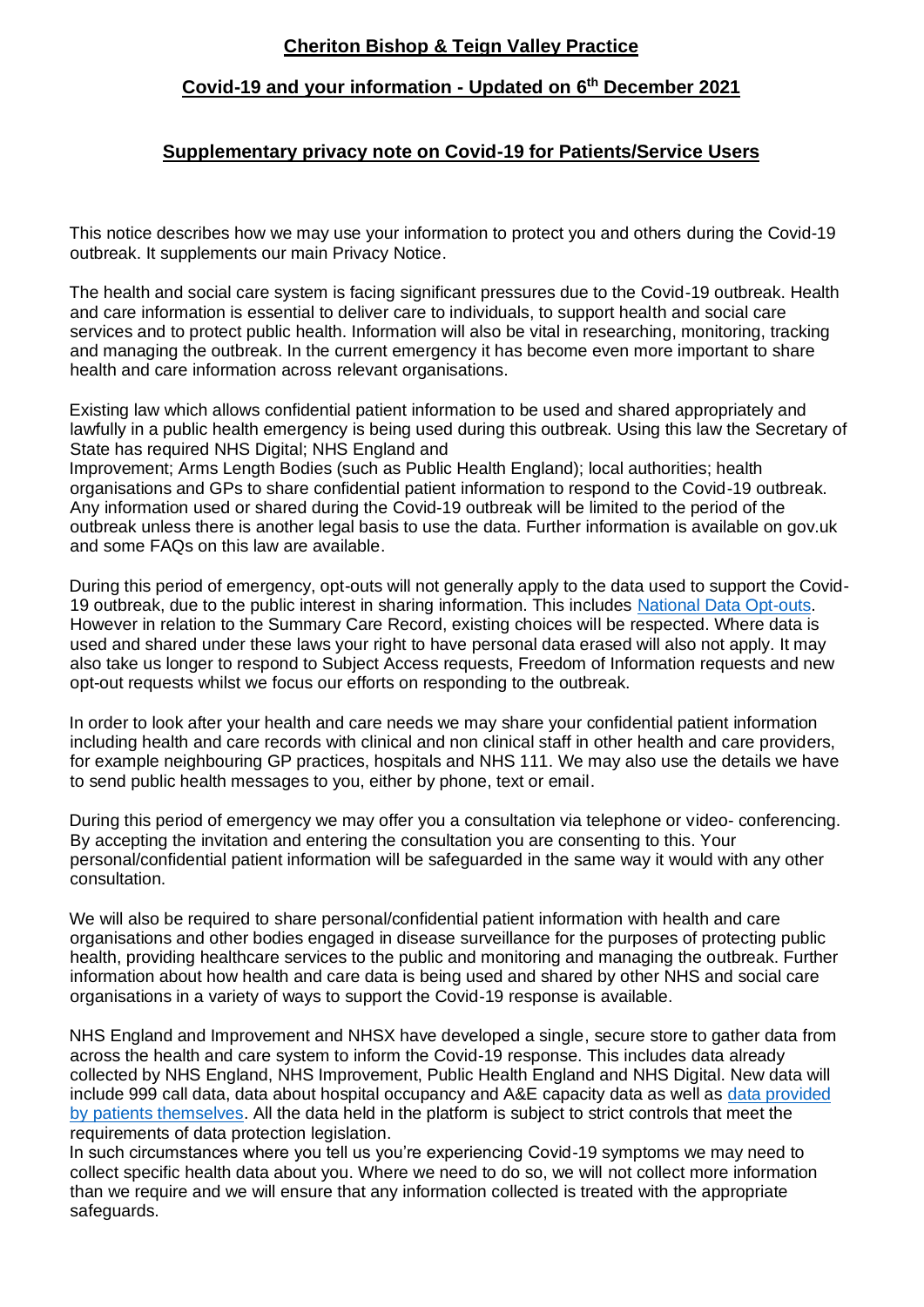We may amend this privacy notice at any time so please review it frequently. The date at the top of this page will be amended each time this notice is updated.

This practice is supporting vital coronavirus (COVID-19) planning and research by sharing your data with NHS Digital. This transparency notice supplements our main practice privacy notice.

The health and social care system is facing significant pressures due to the coronavirus (COVID-19) outbreak. Health and care information is essential to deliver care to individuals, to support health, social care and other public services and to protect public health. Information will also be vital in researching, monitoring, tracking and managing the coronavirus outbreak. In the current emergency it has become even more important to share health and care information across relevant organizations. This practice is supporting vital coronavirus planning and research by sharing your data with NHS Digital, the national safe haven for health and social care data in England.

#### **Our legal basis for sharing data with NHS Digital**

NHS Digital has been legally directed to collect and analyse patient data from all GP practices in England to support the coronavirus response for the duration of the outbreak. NHS Digital will become the controller under the General Data Protection Regulation 2016 (GDPR) of the personal data collected and analysed jointly with the Secretary of State for Health and Social Care, who has directed NHS Digital to collect and analyse this data under the [COVID-19 Public Health Directions 2020](https://digital.nhs.uk/about-nhs-digital/corporate-information-and-documents/directions-and-data-provision-notices/secretary-of-state-directions/covid-19-public-health-directions-2020) (COVID-19 Direction).

All GP practices in England are legally required to share data with NHS Digital for this purpose under the Health and Social Care Act 2012 (2012 Act). More information about this requirement is contained in the [data provision notice issued by NHS Digital to GP practices.](https://digital.nhs.uk/about-nhs-digital/corporate-information-and-documents/directions-and-data-provision-notices/data-provision-notices-dpns/gpes-data-for-pandemic-planning-and-research)

Under GDPR our legal basis for sharing this personal data with NHS Digital is Article 6(1)(c) - legal obligation. Our legal basis for sharing personal data relating to health, is Article 9(2)(g) – substantial public interest, for the purposes of NHS Digital exercising its statutory functions under the COVID-19 Direction and Article 9(2)(h) preventative medicine or the provision of health and social care treatment or the management of health and social care systems.

#### **The type of personal data we are sharing with NHS Digital**

The data being shared with NHS Digital will include information about patients who are currently registered with a GP practice or who have a date of death on or after 1 November 2019 whose record contains coded information relevant to coronavirus planning and research. The data contains NHS Number, postcode, address, surname, forename, sex, ethnicity, date of birth and date of death for those patients. It will also include coded health data which is held in your GP record such as details of:

- diagnoses and findings
- medications and other prescribed items
- investigations, tests and results
- treatments and outcomes
- vaccinations and immunisations

We will not share details for any patient who has registered a Type 1 objection with the practice. Where a Type 1 objection has been registered, we will not share your personal identifiable confidential information outside of the GP practice, except when it is being used for the purposes of your care and treatment or where there is a legal requirement to do so. Although there is a legal requirement to do so here, NHS Digital has agreed with the National Data Guardian, the British Medical Association and the Royal College of General Practitioners to respect Type 1 objections.